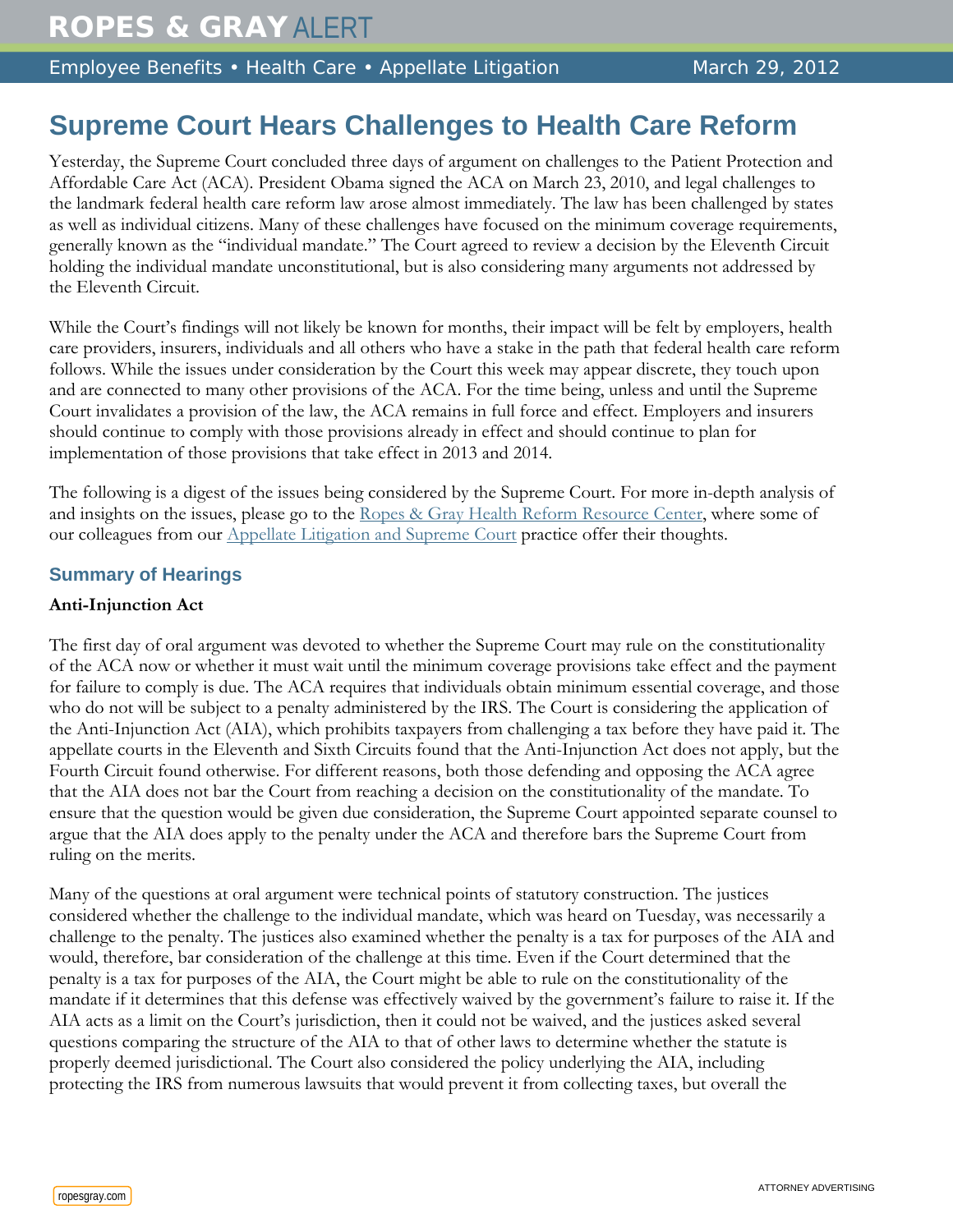discussion centered on whether the AIA is a jurisdictional limit and whether the ACA's penalty constitutes a "tax" despite Congress's refusal to label it as such.

#### **Constitutionality of the Individual Mandate**

On Tuesday, the Court heard arguments about the substantive challenge to the constitutionality of the so-called "individual mandate." Congress's power to regulate interstate commerce has generally been broadly interpreted since the New Deal, but some recent cases have limited that power. At issue is whether imposing a minimum essential coverage requirement is a necessary and proper exercise of Congress's powers to regulate interstate commerce and levy taxes. While the Fourth Circuit did not reach this question, the Sixth Circuit found that the mandate is constitutional and the Eleventh Circuit found that it is not. In both cases, the Courts based their holdings on their interpretation of Congress' power under the Commerce Clause.

The bulk of the arguments on Tuesday focused on Congress' authority to establish the individual mandate under the Commerce Clause. Questioning focused on whether, if the individual mandate were to be upheld, there would be any discernible limits on Congress's power to mandate the purchase of other goods, e.g., broccoli or burial insurance or cell phones to facilitate communication with police officers and firefighters during an emergency, or whether the health insurance market is sufficiently unique and distinct from other markets to authorize enactment of this mandate but not others. Justice Kennedy in particular expressed concern that the mandate appears to change "the relationship of government to the individual in a very fundamental way." While both parties addressed Congress' authority to enact the individual mandate under its taxing authority, the Court asked far fewer questions about this issue.

#### **Severability**

Wednesday morning's arguments addressed whether, if the minimum essential coverage requirements were to be found unconstitutional, the individual mandate alone may be struck down, leaving the rest of the law in place. If the Court determines that the mandate is not severable, it could strike down the entire law, including the various insurance reforms with which employers and health insurers are currently required to comply and the provisions governing Medicare and Accountable Care Organizations that have a significant impact on hospitals and other health care providers. Those opposing the law argued that if the mandate is unconstitutional, the ACA in its entirety must be struck down. The administration argued that even if the Court finds the mandate unconstitutional, the remaining provisions of the ACA should remain intact, except for the guaranteed-issue and community-rating provisions, both of which are too closely connected to the individual mandate to be severed. In order to consider the issues fully, the Supreme Court appointed separate counsel to argue that the mandate could be severed from the entire law, including the guaranteed-issue and community-rating provisions, a position which neither party adopted before the Court.

Both counsel and the justices were quite animated during the morning session. While the severability question must be addressed only if the Court finds the individual mandate unconstitutional, many have speculated based on the nature of the questions asked during Tuesday's argument on the mandate that severability has taken on heightened importance for the Court. It was clear from questions and comments that, with precedent that is less than clear, the justices were struggling with how to approach the severability of one provision that is so central to a complex and comprehensive law. They also spent a good deal of time reflecting on the impact of the various options before them. Justice Sotomayor noted that striking down the entire law, which counsel for the Petitioners advocated it should do because the mandate --its heart-- would be removed, would result in an exercise of judicial power that would invalidate provisions that raise no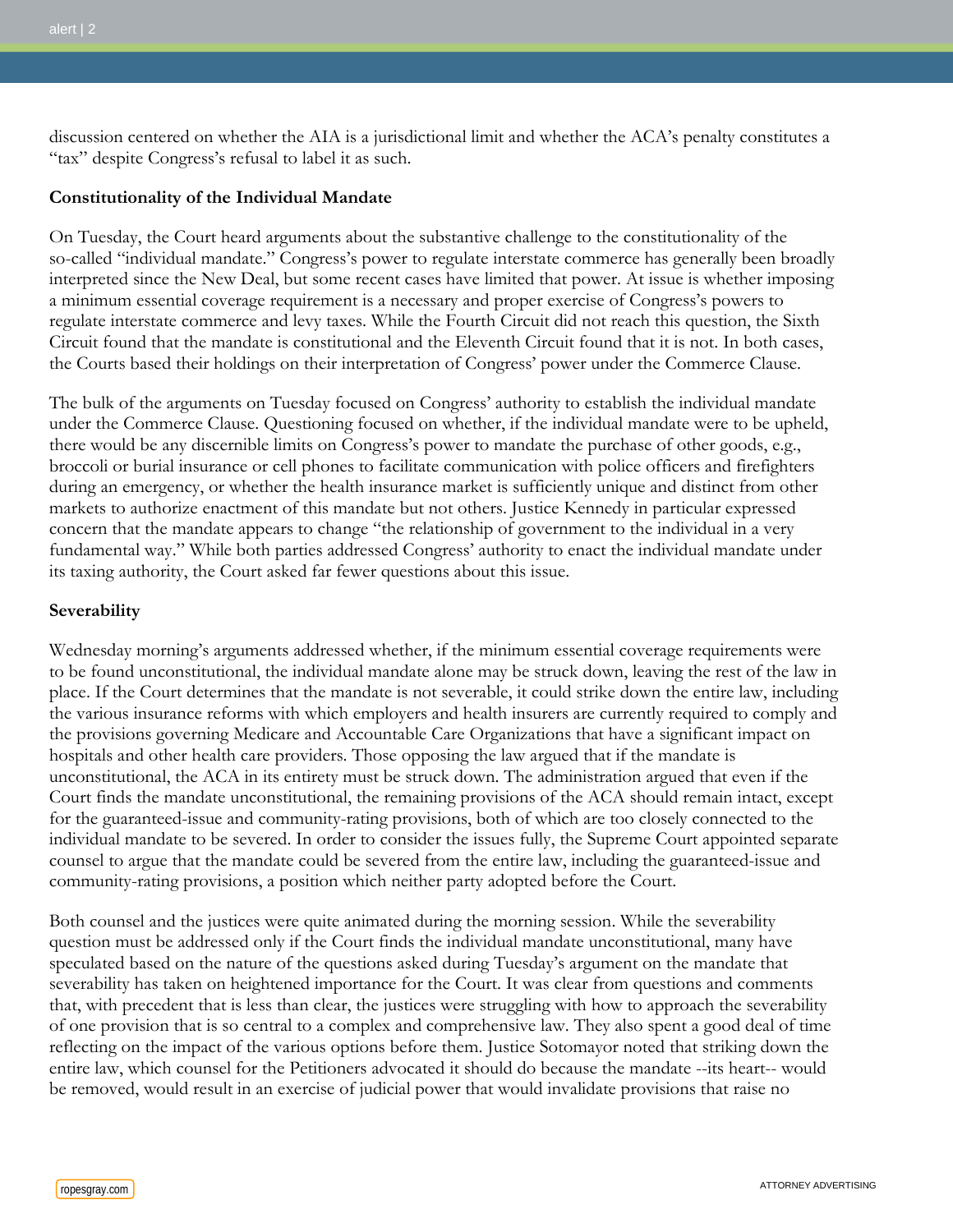constitutional concerns, including the insurance reforms already in effect. On the other hand, Justice Kennedy raised the possibility that doing anything less would, in essence, result in the Court reading into the law a severability clause that does not exist. Counsel designated by the Court to argue in support of striking only the mandate noted that doing so would result in the Act creating economic hardship for insurers, who would still have to provide guaranteed coverage with no limits on pre-existing conditions, something that was never contemplated by Congress when it enacted the statute. Finally, if the Court were to adopt the Government's approach and strike the individual mandate and the guaranteed-issue and community-rating provisions, it would have to determine what Congress deemed essential. While Justices Kagan and Sotomayor signaled a belief that, given the actual text of the Act, the Court could determine that only these three provisions are inseparable, others, including Chief Justice Roberts, appeared more skeptical that the Court could draw a sharp line there and conclude that they were the only non-severable components of the law. In a somewhat light-hearted moment, Justice Scalia wondered out loud whether by engaging in the process of picking and choosing which provisions of the 2,700 page law were essential, the Court would have to undertake a task that would violate the Eighth Amendment's ban on cruel and unusual punishment. It is clear from the arguments made and questions raised that the severability question presents the Court with a significant challenge.

#### **Medicaid**

Wednesday afternoon the Court shifted its attention from the individual mandate to Medicaid. The ACA expanded the requirements for states determining eligibility and coverage under Medicaid. Under the ACA, states, through their Medicaid programs, must cover individuals under age 65 with individual or family incomes up to 133% of the federal poverty level beginning in 2014. The federal government will pay 100% of the cost of this expanded coverage for the first two years and will decrease their contribution to the cost of the expansion to 90% in 2020. If any state does not follow the new requirements, the Secretary of Health and Human Services (HHS) has the discretion to withdraw all of that state's federal Medicaid funds, not only those tied to the new rules. Several states argued that this provision is unconstitutionally coercive, indirectly requiring them to expand coverage to account for the potential loss of federal funding or cease participating in the Medicaid program. The administration argued that the federal government has broad authority in how it exercises its spending powers, a proposition that is supported by substantial precedent.

The questions at oral argument focused on the power of the federal government in relation to the states. In response to the arguments of the 26 states challenging the Medicaid expansion, the Justices asked several questions about the meaning of the word "coercion." The justices and counsel attempted to sort out the differences between attractive offers (annual salary of \$10 million), difficult choices (your life or your wife's life) and apparent choices that are not meaningful choices (your money or your life). There seemed to be consensus that the last option is coercion, but disagreements among the justices and with counsel about whether the first two are examples of coercion and which might most closely resemble the Medicaid expansion. Counsel for the states argued that the amount of money at stake makes the expansion coercive, but could not provide a clear line for Congress and the courts to use in the future to determine when an expenditure is too big. He further argued that if a state fails to comply with the program's requirements, it could lose all of its Medicaid funding, a proposition that was aggressively challenged by Justice Breyer in light of the discretion granted to the Secretary of HHS regarding the status of on-going funding and the limits the Administrative Procedure Act places on the exercise of that discretion. Questions posed to the Solicitor General were similarly focused on difficult line-drawing. The Court has previously suggested there are limits to Congress's spending power, but has not found any laws to be unconstitutionally coercive. The justices